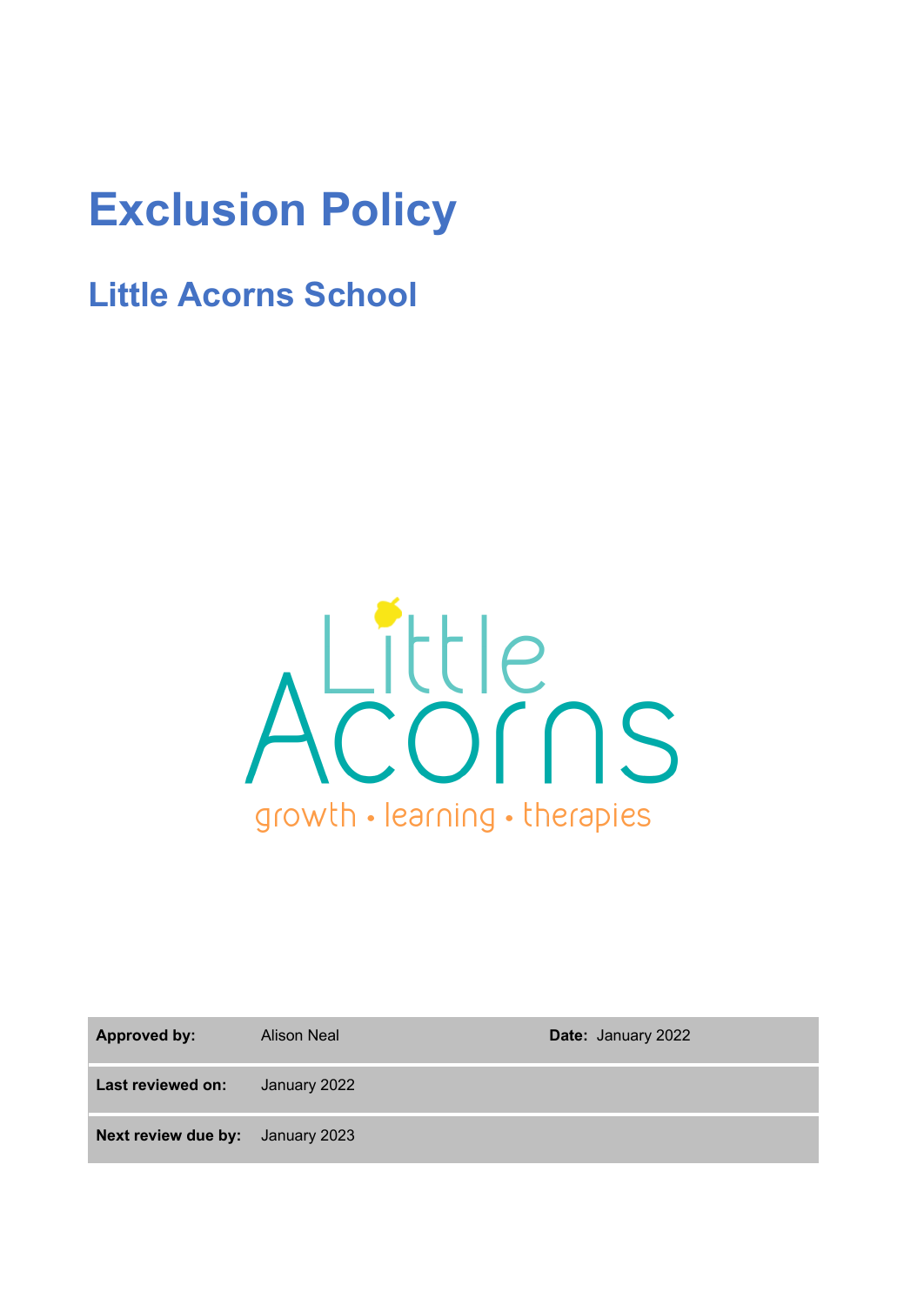## **Contents**

- 1. Aims. 3
- 2. Legislation and statutory guidance. 3
- 3. The decision to exclude. 3
- 4. Definition. 4
- 5. Roles and responsibilities. 4
- 6. Considering the reinstatement of a pupil 6
- 7. An independent review. 7
- 8. School registers. 8
- 9. Returning from a fixed-term exclusion. 8
- 10. Monitoring arrangements. 8
- 11. Links with other policies. 8
- Appendix 1: Independent review panel training. 9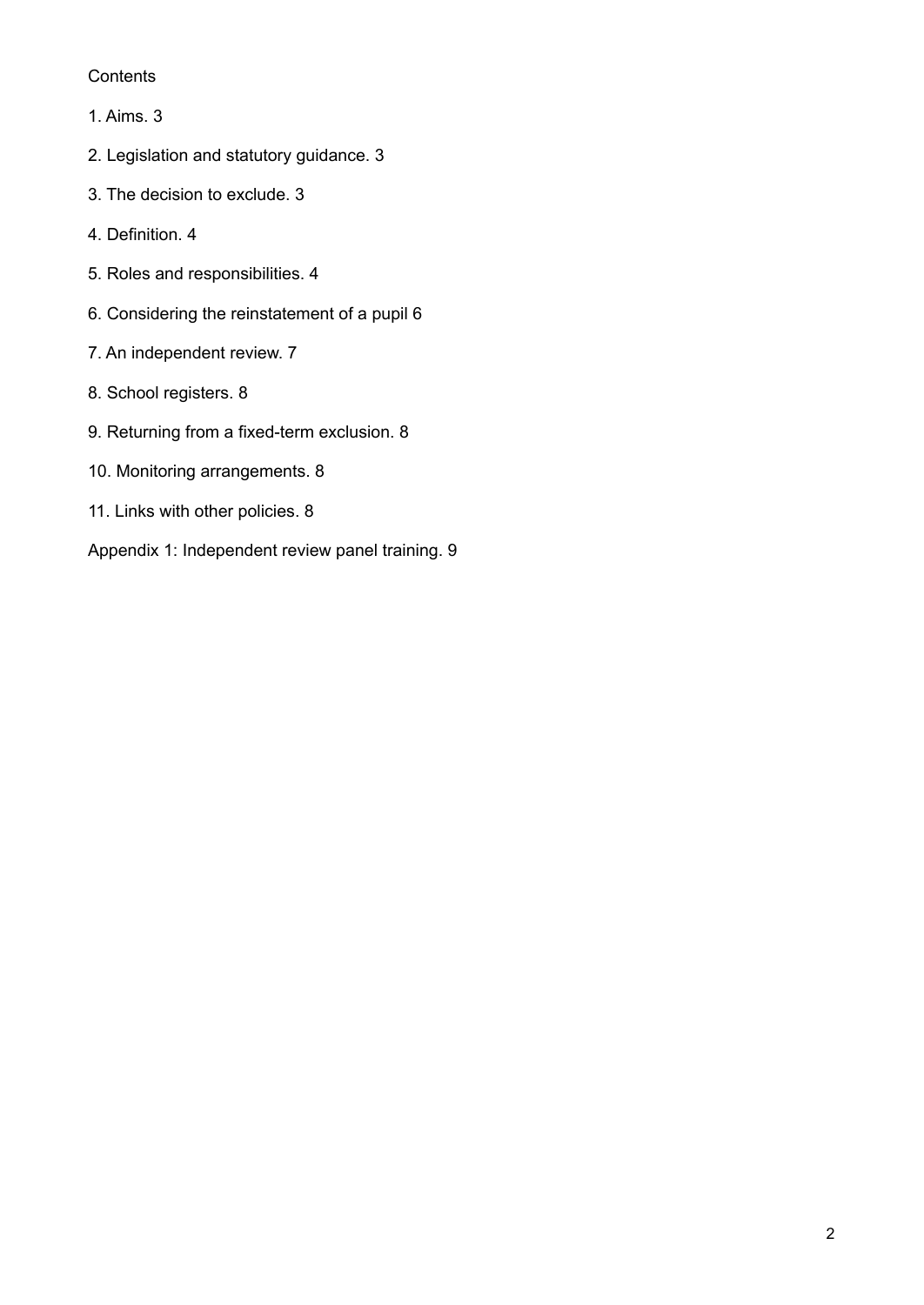# **1. Aims**

Our school aims to ensure that:

The exclusions process is applied fairly and consistently

The exclusions process is understood by governors, staff, parents and pupils

Pupils in school are safe and happy

Pupils do not become NEET (not in education, employment or training)

Exclusion at Little Acorns School is very rare, this is only done as a last resort. Children who reside at Little Acorns Therapeutic Care Home are not excluded. The Looked After Children, who reside at Little Acorns Care Home, may be taught in the care setting by a member of the school team if they are not able to access the classroom.

# **2. Legislation and statutory guidance**

This policy is based on statutory guidance from the Department for Education: [Exclusion](https://www.gov.uk/government/publications/school-exclusion) from [maintained](https://www.gov.uk/government/publications/school-exclusion) schools, academies and pupil referral units (PRUs) in England.

It is based on the following legislation, which outline schools' powers to exclude pupils:

Section 52 of the [Education](http://www.legislation.gov.uk/ukpga/2002/32/section/52) Act 2002, as amended by the [Education](http://www.legislation.gov.uk/ukpga/2011/21/contents/enacted) Act 2011

The School Discipline (Pupil Exclusions and Reviews) (England) [Regulations](http://www.legislation.gov.uk/uksi/2012/1033/made) 2012

In addition, the policy is based on:

Part 7, chapter 2 of the Education and [Inspections](http://www.legislation.gov.uk/ukpga/2006/40/part/7/chapter/2) Act 2006, which looks at parental responsibility for excluded pupils

Section 579 of the [Education](http://www.legislation.gov.uk/ukpga/1996/56/section/579) Act 1996, which defines 'school day'

The Education (Provision of Full-Time Education for Excluded Pupils) (England) [Regulations](http://www.legislation.gov.uk/uksi/2007/1870/contents/made) [2007](http://www.legislation.gov.uk/uksi/2007/1870/contents/made), as amended by The Education (Provision of Full-Time [Education](http://www.legislation.gov.uk/uksi/2014/3216/contents/made) for Excluded Pupils) (England) [\(Amendment\)](http://www.legislation.gov.uk/uksi/2014/3216/contents/made) Regulations 2014

Academies, including free schools, if applicable, add/amend: This policy complies with our funding agreement and articles of association.

# **3. The decision to exclude**

Only the headteacher, or acting headteacher, can exclude a pupil from school. A permanent exclusion will be taken as a last resort.

Our school is aware that off-rolling is unlawful. Ofsted defines off-rolling as: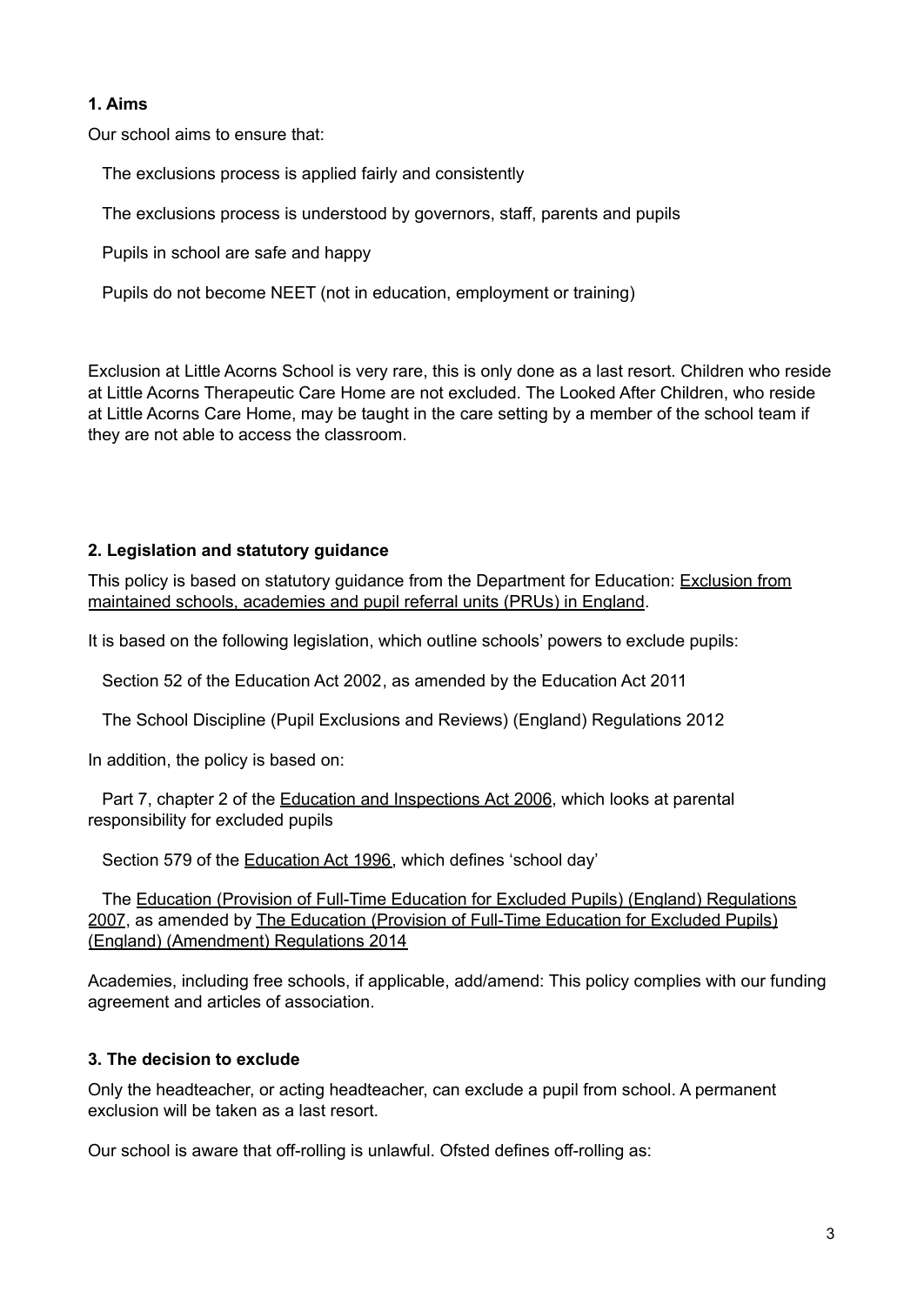"…the practice of removing a pupil from the school roll without a formal, permanent exclusion or by encouraging a parent to remove their child from the school roll, when the removal is primarily in the interests of the school rather than in the best interests of the pupil."

We are committed to following all statutory exclusions procedures to ensure that every child receives an education in a safe and caring environment.

A decision to exclude a pupil will be taken only:

In response to serious or persistent breaches of the school's behaviour policy, and

If allowing the pupil to remain in school would seriously harm the education or welfare of others

Before deciding whether to exclude a pupil, either permanently or for a fixed period, the headteacher will:

Consider all the relevant facts and evidence, including whether the incident(s) leading to the exclusion were provoked

Allow the pupil to give their version of events

Consider the educational needs of all the pupils.

#### **4. Definition**

For the purposes of exclusions, school day is defined as any day on which there is a school session. Therefore, INSET or staff training days do not count as a school day.

#### **5. Roles and responsibilities**

#### *5.1 The headteacher*

Informing parents

The headteacher will immediately provide the following information, in writing, to the parents of an excluded pupil:

The reason(s) for the exclusion

The length of a fixed-term exclusion or, for a permanent exclusion, the fact that it is permanent

Information about parents' right to make representations about the exclusion to the governing board and how the pupil may be involved in this

How any representations should be made

Where there is a legal requirement for the governing board to meet to consider the reinstatement of a pupil, and that parents have a right to attend a meeting, be represented at a meeting (at their own expense) and to bring a friend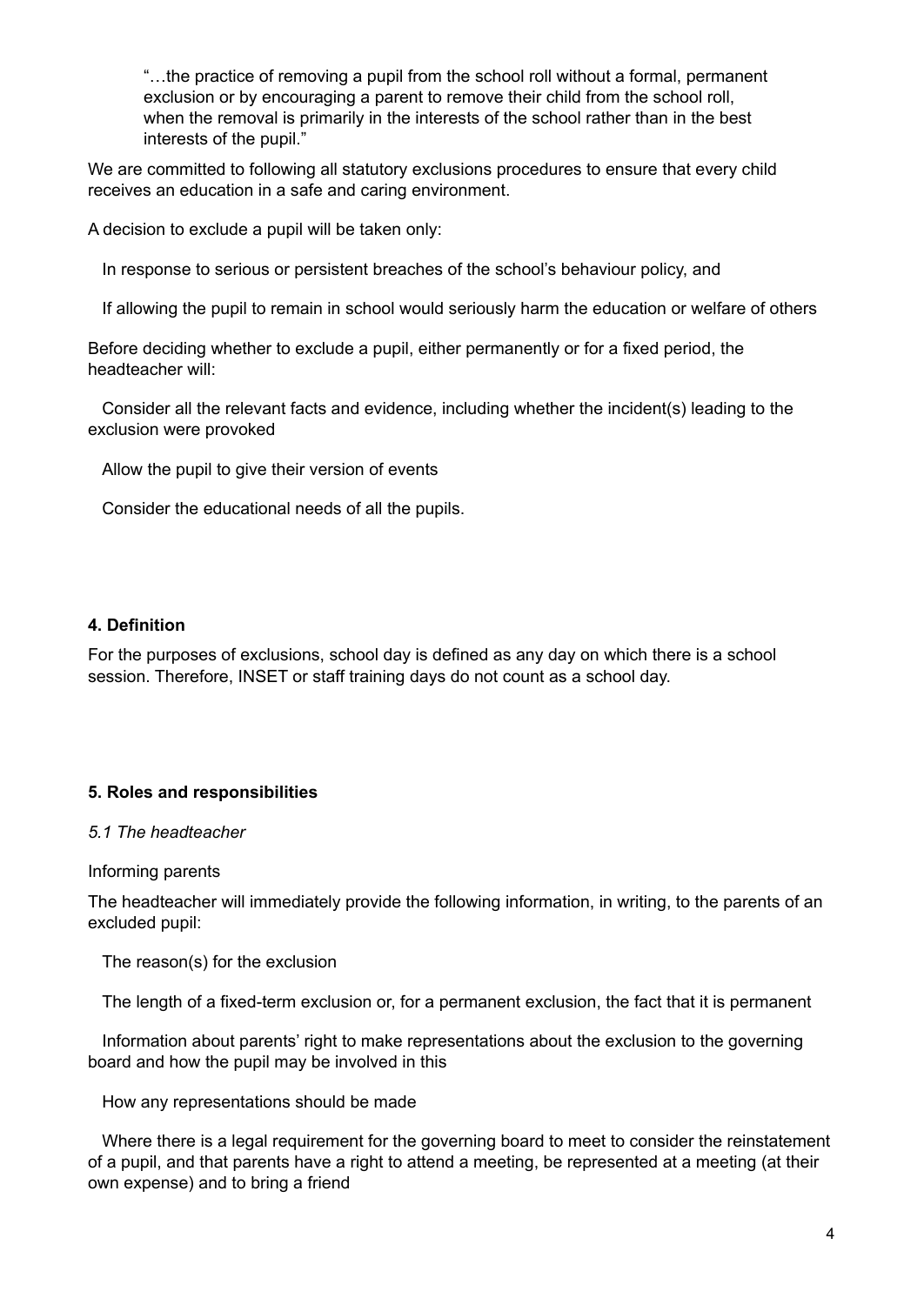The headteacher will also notify parents by the end of the afternoon session on the day their child is excluded that for the first 5 school days of an exclusion, or until the start date of any alternative provision where this is earlier, parents are legally required to ensure that their child is not present in a public place during school hours without a good reason. Parents may be given a fixed penalty notice or prosecuted if they fail to do this.

If alternative provision is being arranged, the following information will be included when notifying parents of an exclusion:

The start date for any provision of full-time education that has been arranged

The start and finish times of any such provision, including the times for morning and afternoon sessions, where relevant

The address at which the provision will take place

Any information required by the pupil to identify the person they should report to on the first day

Where this information on alternative provision is not reasonably ascertainable by the end of the afternoon session, it may be provided in a subsequent notice, but it will be provided no later than 48 hours before the provision is due to start. The only exception to this is where alternative provision is to be provided before the sixth day of an exclusion, in which case the information can be provided with less than 48 hours' notice with parents' consent.

Informing the governing board and local authority

The headteacher will immediately notify the governing board and the local authority (LA) of:

A permanent exclusion, including when a fixed-period exclusion is followed by a decision to permanently exclude a pupil

Exclusions which would result in the pupil being excluded for more than 5 school days (or more than 10 lunchtimes) in a term

Exclusions which would result in the pupil missing a public examination

For a permanent exclusion, if the pupil lives outside the LA in which the school is located, the headteacher will also immediately inform the pupil's 'home authority' of the exclusion and the reason(s) for it without delay.

For all other exclusions, the headteacher will notify the governing board and LA once a term.

# *5.2 The governing board*

The governing board has a duty to consider the reinstatement of an excluded pupil (see section 6).

Within 14 days of receipt of a request, the governing board will provide the secretary of state insert 'and the LA' if you are a maintained school or pupil referral unit (PRU) with information about any exclusions in the last 12 months.

For a fixed-period exclusion of more than 5 school days, the governing board insert 'LA' instead of 'governing board' if you are a PRU will arrange suitable full-time education for the pupil. This provision will begin no later than the sixth day of the exclusion.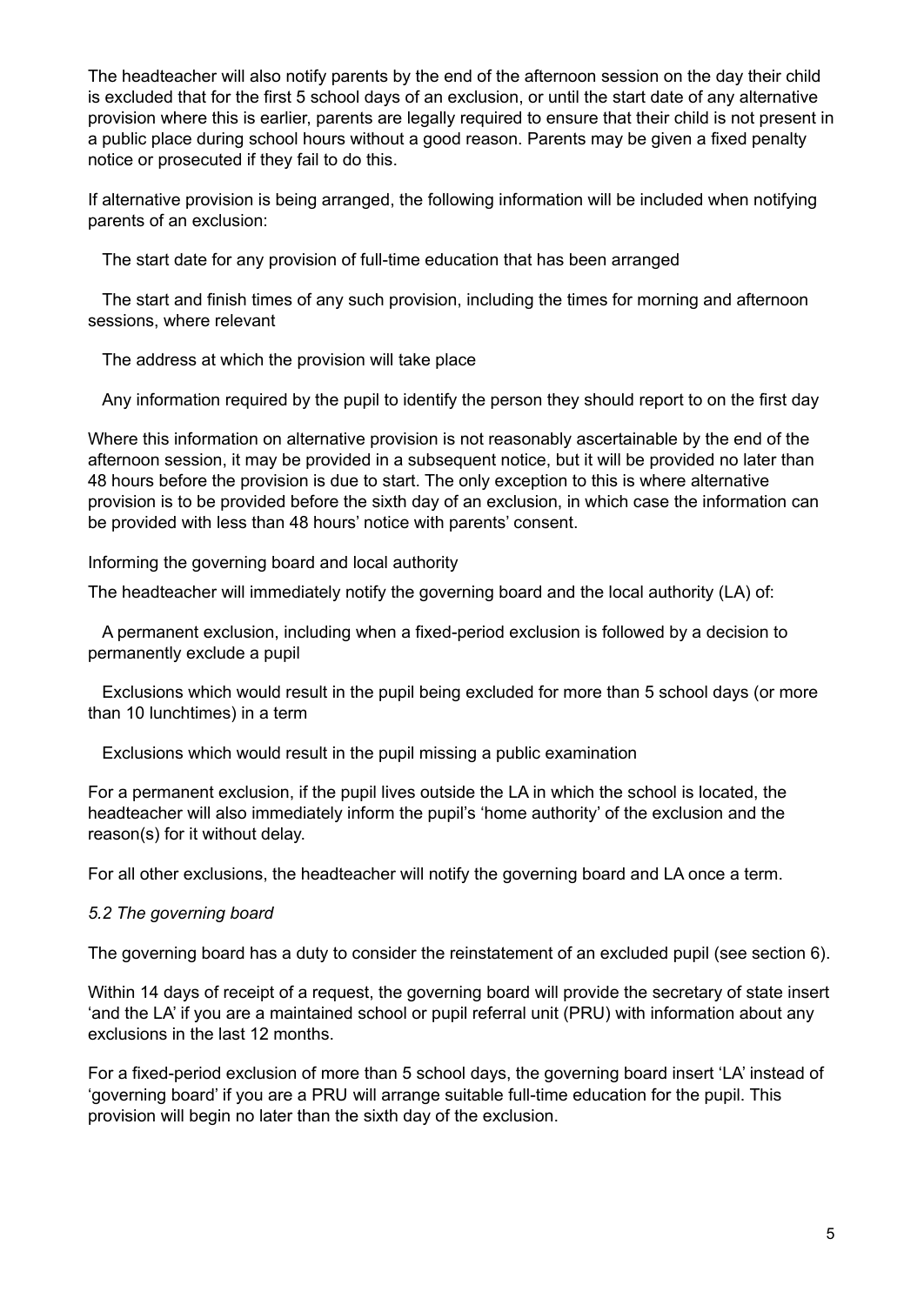# *5.3 The LA*

For permanent exclusions, the LA is responsible for arranging suitable full-time education to begin no later than the sixth day of the exclusion.

#### **6. Considering the reinstatement of a pupil**

Little Acorns School Advisory Board will consider the reinstatement of an excluded pupil within 15 school days of receiving the notice of the exclusion if:

The exclusion is permanent

It is a fixed-term exclusion which would bring the pupil's total number of school days of exclusion to more than 15 in a term

If requested to do so by parents, Little Acorns School Advisory Board, will consider the reinstatement of an excluded pupil within 50 school days of receiving notice of the exclusion if the pupil would be excluded from school for more than 5 school days, but less than 15, in a single term.

All schools add:

Little Acorns School can either:

Decline to reinstate the pupil, or

Direct the reinstatement of the pupil immediately, or on a particular date

In reaching a decision, we will consider whether the exclusion was lawful, reasonable and procedurally fair and whether the headteacher followed their legal duties. They will decide whether or not a fact is true 'on the balance of probabilities', which differs from the criminal standard of 'beyond reasonable doubt', as well as any evidence that was presented in relation to the decision to exclude.

Minutes will be taken of the meeting, and a record of evidence considered kept. The outcome will also be recorded on the pupil's educational record.

Little Acorns will notify, in writing, the headteacher, parents and the LA of its decision, along with reasons for its decision, without delay.

Where an exclusion is permanent, our decision will also include the following:

The fact that it is permanent

Notice of parents' right to ask for the decision to be reviewed by an independent review panel, and:

- The date by which an application for an independent review must be made
- The name and address to whom an application for a review should be submitted
- That any application should set out the grounds on which it is being made and that, where appropriate, reference to how the pupil's SEN are considered to be relevant to the exclusion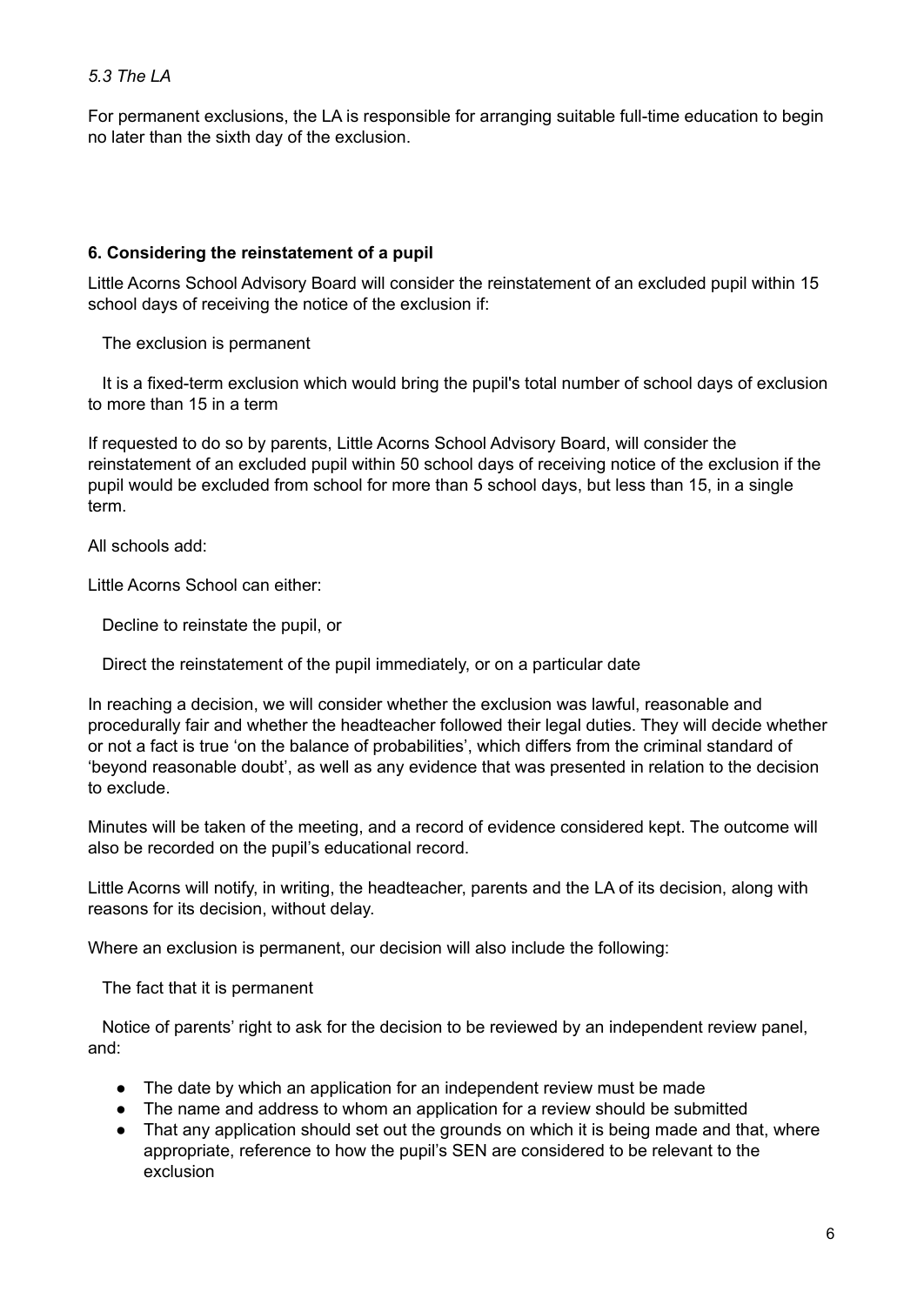- That, regardless of whether the excluded pupil has recognised SEN, parents have a right to require the LA to appoint an SEN expert to attend the review
- Details of the role of the SEN expert and that there would be no cost to parents for this appointment
- That parents must make clear if they wish for an SEN expert to be appointed in any application for a review
- That parents may, at their own expense, appoint someone to make written and/or oral representations to the panel, and parents may also bring a friend to the review

That if parents believe that the exclusion has occurred as a result of discrimination, they may make a claim under the Equality Act 2010 to the first-tier tribunal (special educational needs and disability), in the case of disability discrimination, or the county court, in the case of other forms of discrimination. A claim of discrimination made under these routes should be lodged within 6 months of the date on which the discrimination is alleged to have taken place

#### **7. An independent review**

If parents apply for an independent review, the Local Authority will arrange for an independent panel to review the decision of the governing board not to reinstate a permanently excluded pupil.

Applications for an independent review must be made within 15 school days of notice being given to the parents by the school of its decision to not reinstate a pupil.

A panel of 3 or 5 members will be constituted with representatives from each of the categories below. Where a 5-member panel is constituted, 2 members will come from the school governors category and 2 members will come from the headteacher category.

A lay member to chair the panel who has not worked in any school in a paid capacity, disregarding any experience as a school governor or volunteer

School governors who have served as a governor for at least 12 consecutive months in the last 5 years, provided they have not been teachers or headteachers during this time

Headteachers or individuals who have been a headteacher within the last 5 years

A person may not serve as a member of a review panel if they:

Are a member of the governing board of the excluding school

Are the headteacher of the excluding school, or have held this position in the last 5 years

Are an employee of the excluding school

Have, or at any time have had, any connection with the LA, school, governing board, parents or pupil, or the incident leading to the exclusion, which might reasonably be taken to raise doubts about their impartiality

Have not had the required training within the last 2 years (see appendix 1 for what training must cover)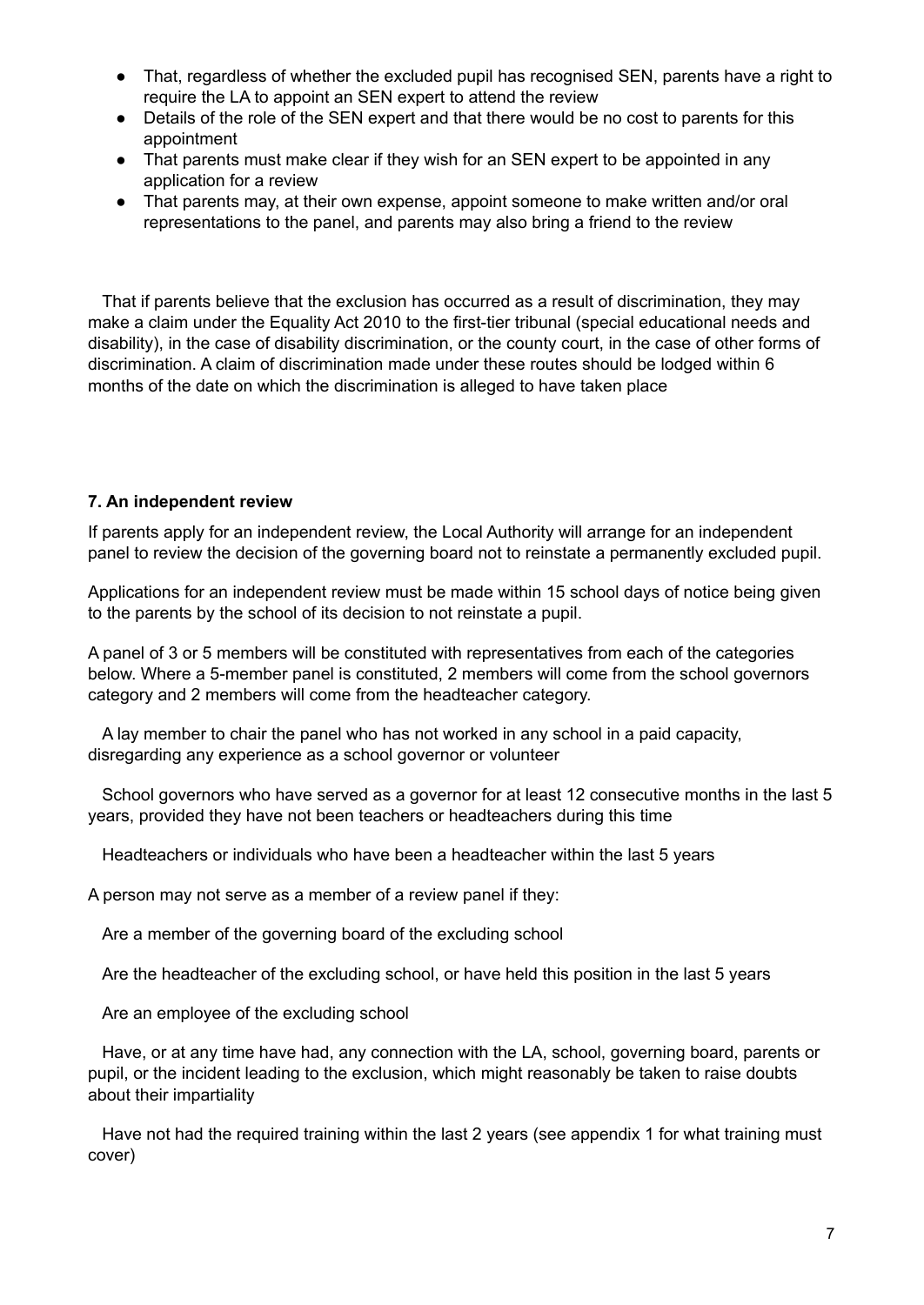A clerk will be appointed to the panel.

The independent panel will decide one of the following:

Uphold the governing board's decision

Recommend that the governing board reconsiders reinstatement

Quash the governing board's decision and direct that they reconsider reinstatement (only when the decision is judged to be flawed)

The panel's decision can be decided by a majority vote. In the case of a tied decision, the chair has the casting vote.

# **8. School registers**

A pupil's name will be removed from the school admissions register if:

15 school days have passed since the parents were notified of the exclusion panel's decision to not reinstate the pupil and no application has been made for an independent review panel, or

The parents have stated in writing that they will not be applying for an independent review panel

Where an application for an independent review has been made, the governing board will wait until that review has concluded before removing a pupil's name from the register.

Where alternative provision has been made for an excluded pupil and they attend it, code B (education off-site) or code D (dual registration) will be used on the attendance register.

Where excluded pupils are not attending alternative provision, code E (absent) will be used.

#### **9. Returning from a fixed-term exclusion**

Following a fixed-term exclusion, a reintegration meeting will be held involving the pupil, parents, a member of senior staff and other staff, where appropriate.

The following measures may be implemented when a pupil returns from a fixed-term exclusion:

The points below are suggestions only and should be adapted to your school's specific circumstances.

Agreeing a behaviour contract

Putting a pupil 'on report'

Internal isolation